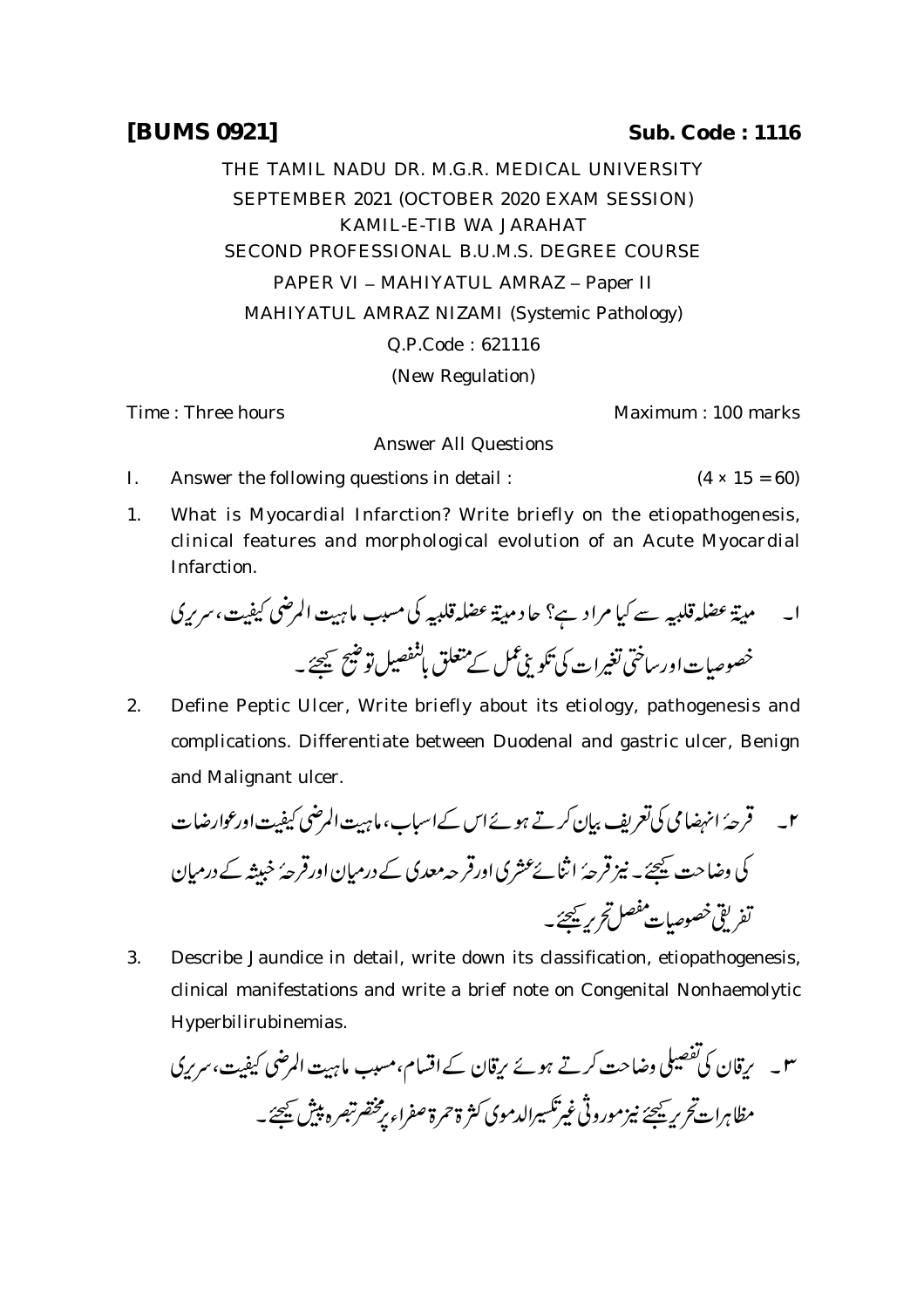4. Write a detail description on Pancreatitis, describe the types, causes, clinico -pathological features, laboratory findings and complications of Acute Pancreatitis in detail.

 

II. Answer the following questions in brief :  $(10 \times 4 = 40)$ 

1. Differentiate between Acute and Chronic Renal Failure.

ا۔ اخفاق الکلیہ حاداور مزمن کے درمیان تفریقی خصوصیات امالاً تحریر یحیجے ۔

2. Describe etiopathogenesis, gross appearance and complications of Renal Calculi.

3. Write down the etiopathogenesis, clinical features and diagnostic criteria of Rheumatic Fever.

4. Define and classify Angina Pectoris, write briefly on the different types of Angina.

 

5. Define and classify Hypertension, write briefly on factors regulating blood pressure.

 

6. Define and classify Pneumonia, write briefly on its etiopathogenesis.

 

7. Describe the clinical features, morphology and complications of Ulcerative Colitis.

 2 **[LQ 1116]**